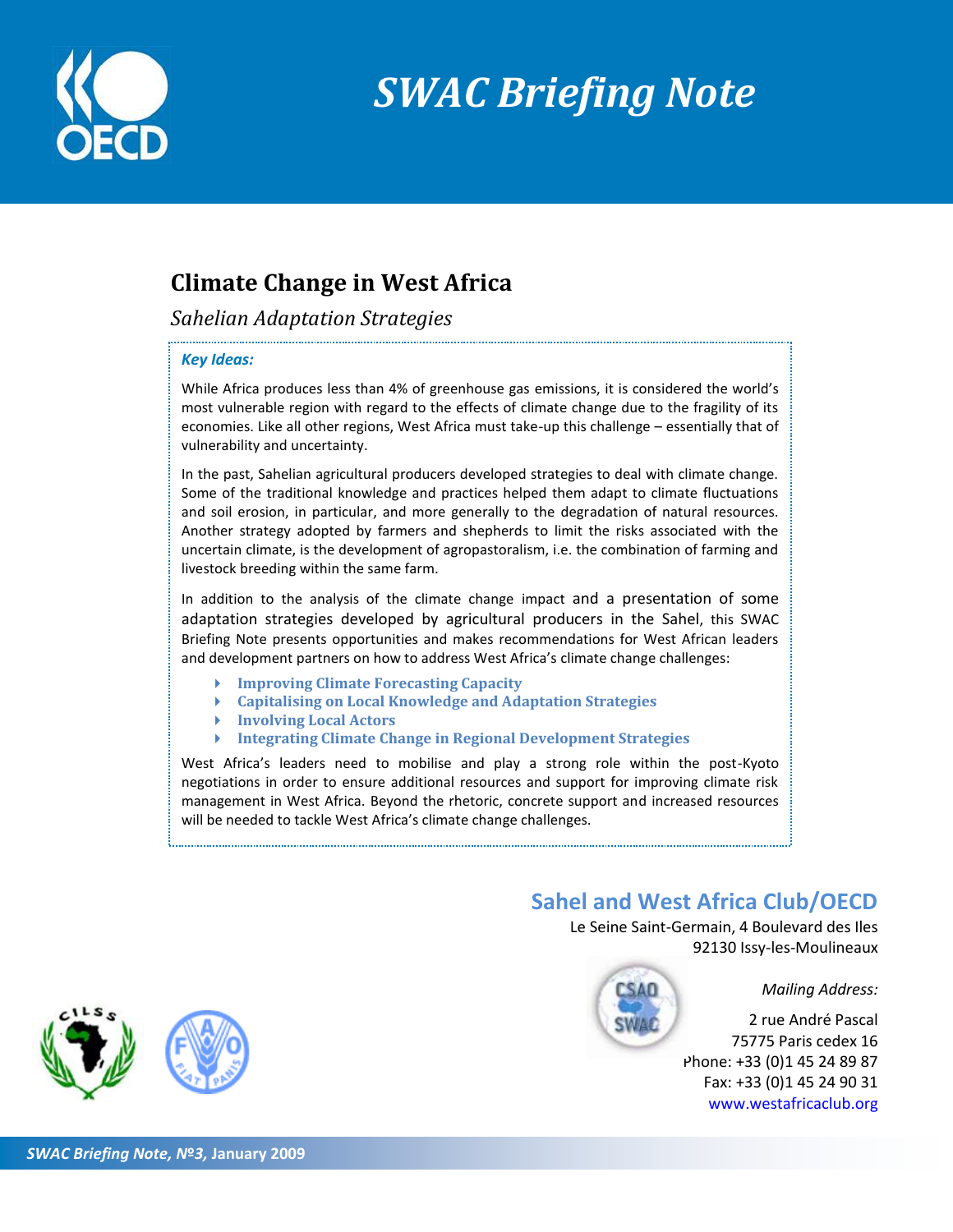### **1. Climate Change in Africa**

Africa is considered the world's most vulnerable region with regard to the effects of climate change due to the fragility of its economies. However, it is still very difficult to assess the extent and nature of such changes in the future. Climate models are relatively useful when it comes to forecasting temperature changes in Africa. In its latest report, the Intergovernmental Panel on Climate Change (IPCC) confirmed that in the 21st century, global warming would be more intense in Africa than in the rest of the world. The average rise in temperature between 1980/99 and 2080/99 would be between 3 and 4°C for the continent as a whole, 1.5 times greater than at the global level. The increase would be less marked in coastal and equatorial areas (+3 $^{\circ}$ C) and the highest increase would take place in the Western Sahara region (+4°C).

However, the results of rainfall projections remain uncertain. North Africa, Southern Africa and East Africa are some of the regions where there is less uncertainty. Africa's Mediterranean coast, like the Mediterranean coastline in general, is likely to experience a decrease in precipitation (-15 to -20%) between 1980/99 and 2080/99. At the other end of the continent, less rainfall is expected during the winter and especially in spring in Southern Africa. Along the tropical belt, the results achieved by the models show an increase in rainfall in East Africa, extending to the Horn of Africa. However, no conclusions can be drawn regarding rainfall in West Africa.



*The average rise in temperature between 1980/99 and 2080/99 would be between 3 and 4°C for the continent as a whole, 1.5 times greater than at the global level.*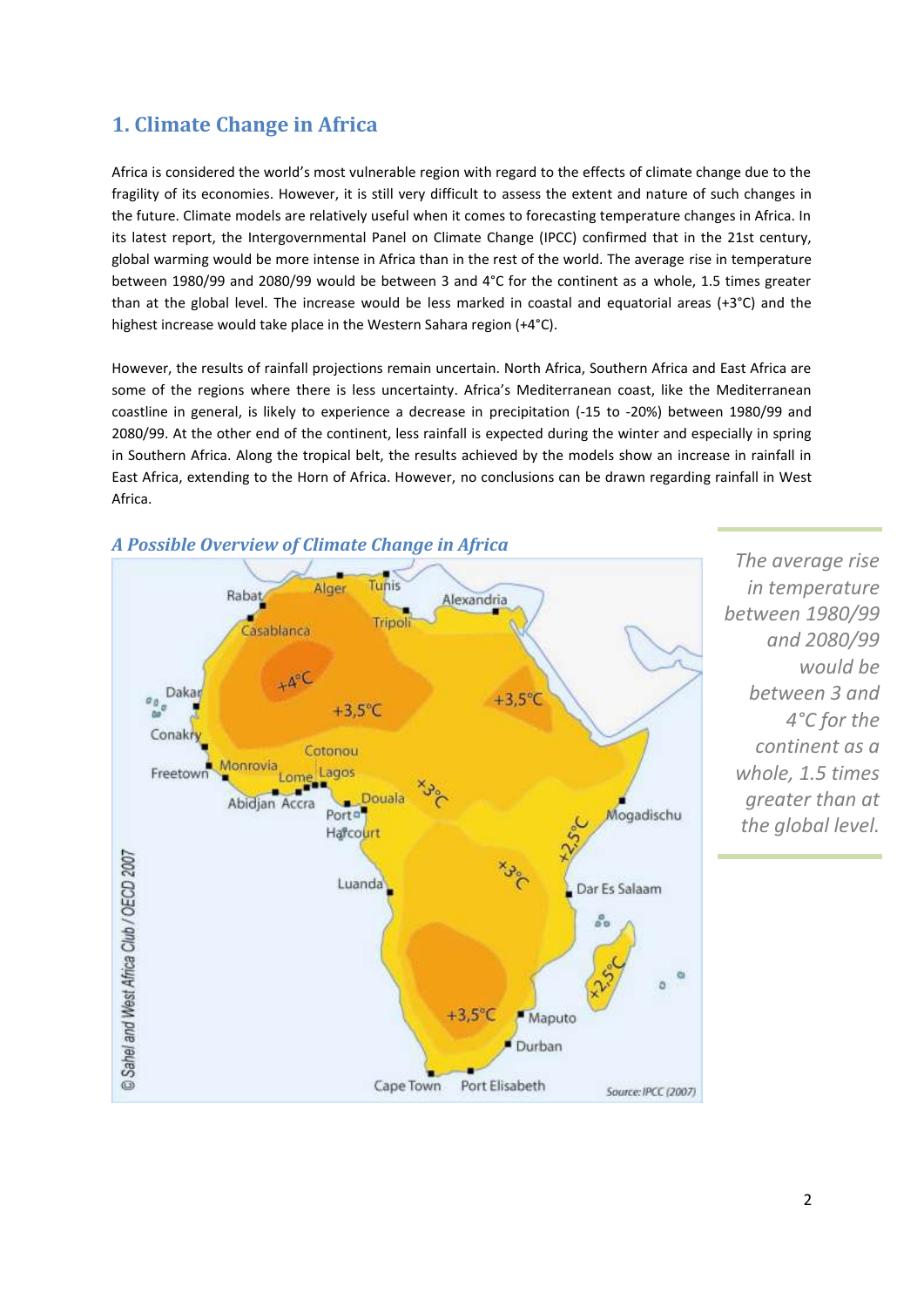*There is still a fair amount of uncertainty in rainfall-related climate projections for West Africa.*



### *The Earth's Climate*

#### **The Warning by the Intergovernmental Panel on Climate Change (IPCC)**

The Earth has cyclically gone through several warming and cooling phases. On a paleoclimatic scale, the planet has been going through an interglacial period, i.e. a warm period that has now lasted over 10,000 years. Within these long cycles, more intense and less frequent variations can be measured. The  $10^{th}$  and  $11^{th}$  centuries were marked by a warm and less humid period. This phase is called the medieval optimum. At the end of the Middle Ages, the Northern Hemisphere cooled down considerably, a process that continued until the beginning of the 19th century. This small glaciation or Little Ice Age seemed to correspond to low solar activity. It was marked by a succession of particularly harsh winters, accompanied by food shortages and famines. More recently, scientists have indicated a global warming trend. Ground temperature measurements taken between 1906 and 2005 show a general rise of 0.74°C. The IPCC has been issuing warnings regarding the extent and effects of global warming for several years. Worse, the latest IPCC report (AR4) confirmed with a "very high degree of confidence" the primacy of human responsibility over natural factors in global warming. The future rise in greenhouse gases will probably intensify global warming and impact the world's climate system in several ways. According to the scenarios developed, the Earth's average temperature will rise by 1.8°C to 4°C and sea levels will rise by 20cm to 60 cm by the end of the century, with widespread heat waves and heavy periods of rainfall.

#### **"Global Warming Skeptics"**

However, not all scientists agree with the IPCC's conclusions. Global warming and the role ascribed to human beings through their greenhouse gas emissions are debated by believers and doubters. There is no consensus on this issue among global warming "skeptics". While many of them do not refute the reality of recent global warming, they sometimes dispute the anthropogenic origin as set out in the letter signed by 61 scientists sent to the Canadian Prime Minister in October 2006: "*The evidence drawn from observations does not support computer-generated current climate models(...). The expression "climate change is a reality" is meaningless and is used by militants to convince the general public that climatic catastrophe is imminent (…). This fear is unjustified. The planet's climate changes continually due to natural causes. Human impact is impossible to distinguish from natural occurrences.*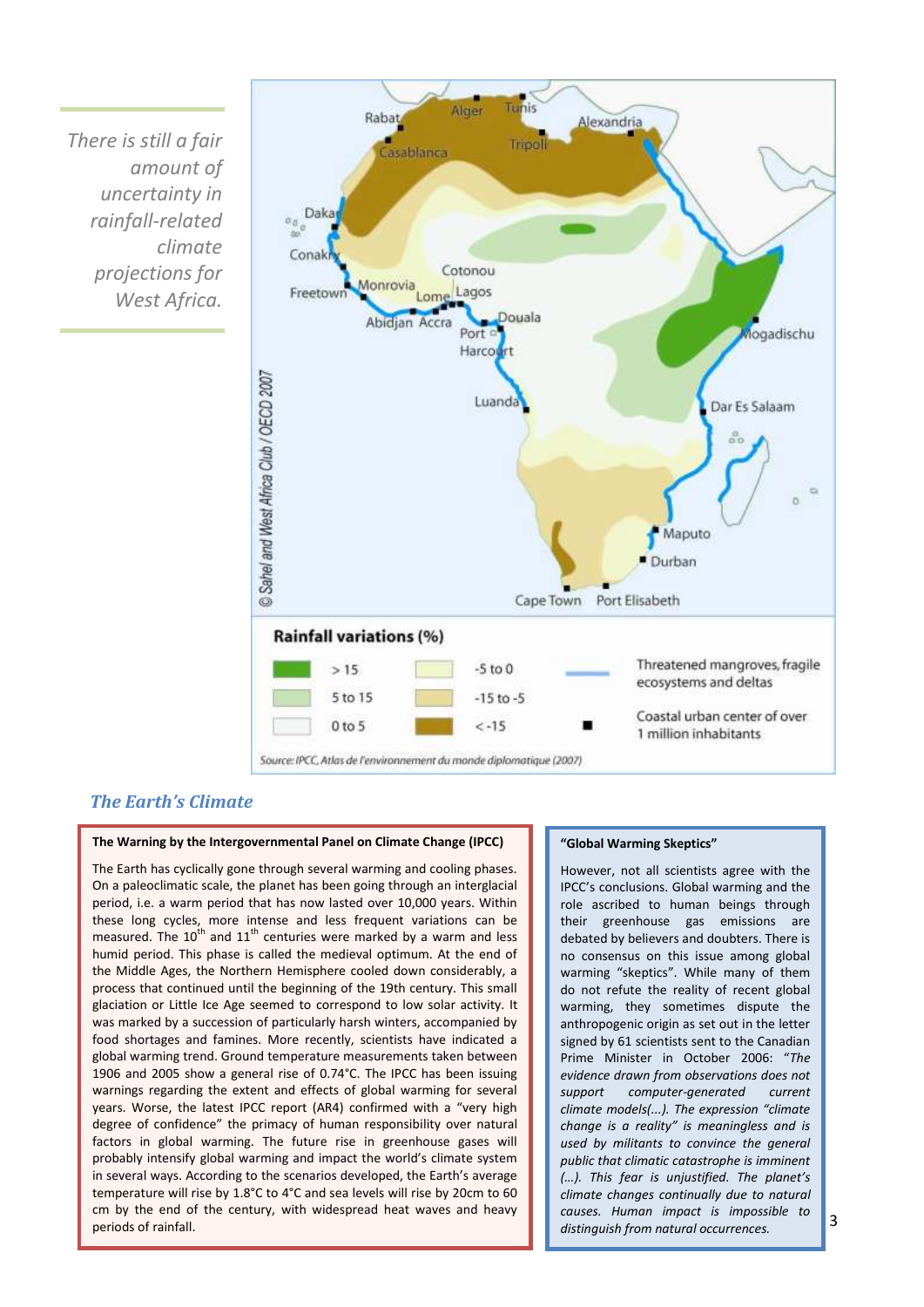### **2. Climate Change in West Africa**

### *2.1. A Substantial Reduction in Rainfall*

There has been a substantial reduction in rainfall in West Africa over the second half of the 20th century, with a clear break between 1968 and 1972. The reduction is extremely clear in the Sahel. It has taken the shape of a historical climatic aridification process characterised by the great droughts of the 1970s and 1980s and the setting-up of the Permanent Inter-State Committee for Drought Control in the Sahel (CILSS). The Sudan and Guinea were also affected by the drop in precipitation either during this period.

#### *Changes in pluviometric indices in the Sahel\* (1950-2006)*





Source: CILSS Agryhmet Regional Centre (2007) \* Standard pluviometric indices (SPI) for the 1950-2006 period

#### *2.2. A Greater Rainfall Variability*

Since the mid-1990s, a return to better rainfall conditions has been noted, in particular in continental Sahel (Niger, Northern Nigeria and Chad). These conditions went hand in hand with greater inter-annual rainfall variability. There is still a fair amount of uncertainty in rainfall-related climate projections for West Africa. If a simple average of all the scenariosis taken, slight humidification in the Sahelian region (particularly in the East), with no real changes along the Guinean coast can be inferred. However, *there is still too much uncertainty.*

### *Recent tests have shown the limited capacity of General Circulation Model (GCM) to forecast West Africa's climate*.

The African Centre of Meteorological Application for Development (ACMAD)'s work on West Africa reveals that the rainy season appears 1-2 months prior to the dates actually observed. According to the Agryhmet Regional Centre (CRA/CILSS), a comparison of the Sahelian climate observed (1961-1990) with climates simulated by six general



circulation models recommended by the IPCC illustrates these shortcomings: early start of the rainy season and significant underestimation of aggregate annual rainfall as compared to observed data. The IPCC also acknowledges the limitations of research on extreme climate events. Climate changes are likely to enhance the frequency and seriousness of floods and droughts in regions with high rainfall variability. Were the widespread 1973 and 1984 droughts a manifestation of climate change? What about the 2007 floods? Whatever the case, the Sahel has to face the climate challenge – primarily, *vulnerability and uncertainty.*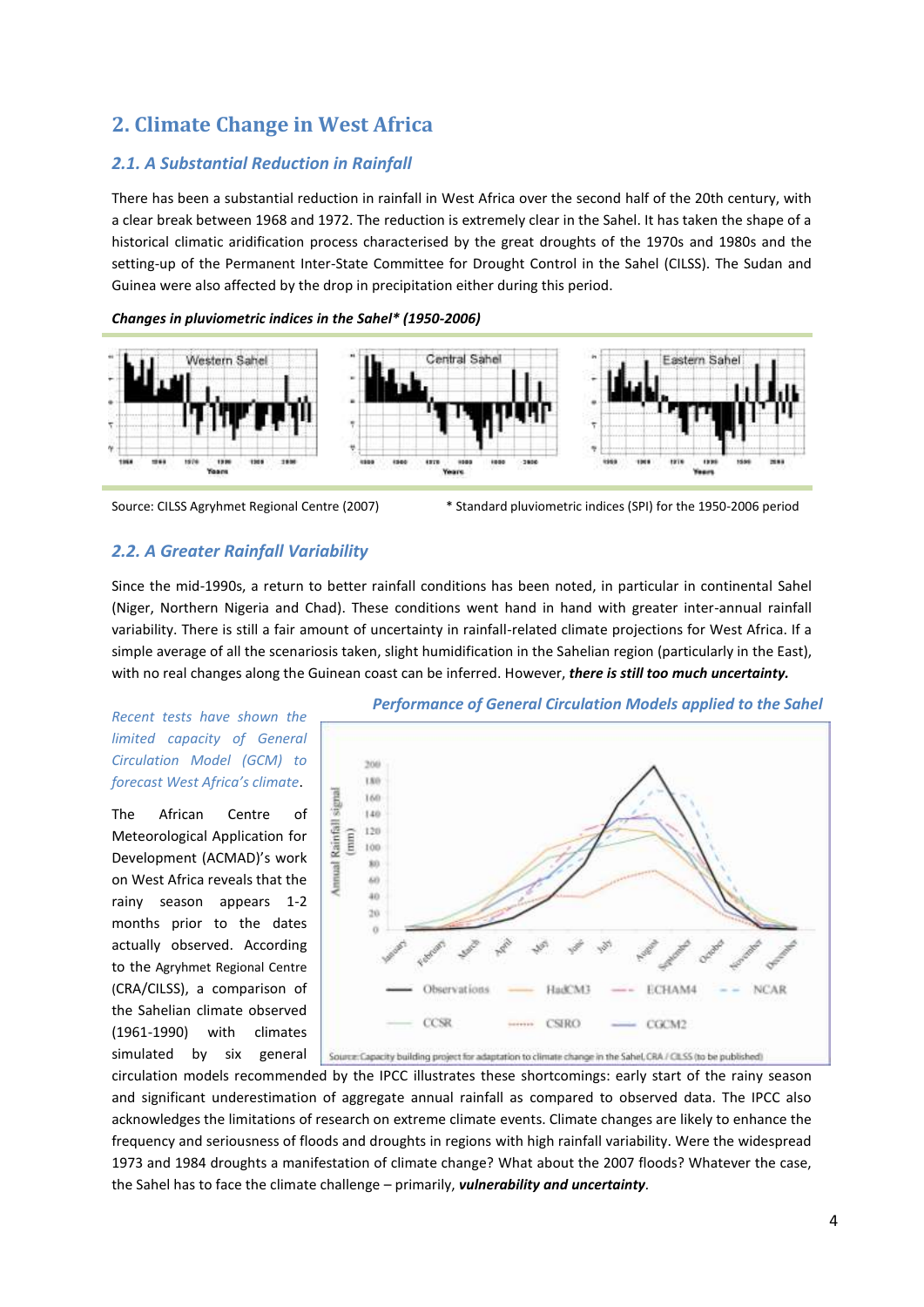### **3. Sahelian Adaptation Strategies**

The stakes involved in the agropastoral sector and, therefore, food security, are considerable for Sahelian countries: the agricultural population accounts for 50-90% of the total population, depending on the country. These sectors account for 25-30% of their GDP. In the past, the Sahel's producers have shown that they were able to adapt to the climate's variability and uncertainty.

#### *3.1. Agricultural Adaptation Strategies*

Cereal cultivation in the Sahel, essentially rain-fed and using very few additional inputs, is closely related to the rainy season's characteristics: the beginning and length of the cropping season have direct impacts on cereal yields, along with the quantity of rain. The IPCC's scenarios indicate that the cropping season in the Sahel and Sudano-Sahelian zones could be reduced by over 20% by 2050. They are among the most vulnerable areas in West Africa. Faced with the various risks of climate variability (drought, winds, crops insects and pests, etc.), farmers have developed adaptation strategies. Among them are strategies related to agricultural practices, such as combating agricultural soil degradation, soil fertility management, water management techniques, crop diversification, etc. In addition, there are other forms of adaptation: production and sale of animals, mutual aid and co-operation, diversification of activities, seasonal migration, etc. Extensive farming is considered to be a strategy aimed at compensating for decreasing yields due to the lack of crop technique improvements. This kind of extension is unfortunately taking place to the detriment of pastoral areas.

#### *A few agricultural adaptation practices in the Sahel*

#### *Anti-erosive small dykes*

These are physical water and soil conservation techniques, such as stone retaining walls and small earthen dykes. The earthen dykes are waterproof structures that hold all the water and encourage maximum seepage. As they are least effective, earthen dykes are used only when conditions inhibit the construction of stone structures. Stone retaining walls, unlike earthen dykes that block the depth of runoff, are obstacles that allow water to filter through and slow down the runoff speed. They allow for sedimentation and particle deposits (sands, but also fine soil, organic material, etc.) upstream of the small dyke and an increase in runoff water percolation.

#### *The "zai" technique*

The water pockets method, still called "zai" (or "zay"), is a traditional technique that was revived in the Yatenga (northern Burkina Faso) in 1982-1984, following years of drought. In the Moré language, "zaï" means "getting up early and hurrying out to prepare the soil" or even "breaking and fragmenting the soil crust before sowing". Microreservoirs of 10-20 cm or 20-40 cm in diameter, and 10-15 cm in depth, are dug out at a distance of 0.5-1 m from each other during the dry season, enriched with fertilizer, covered by a thin soil layer and then sowed at the beginning of the rainy season. Water collects and seeps in providing the seeds with a humid soil: plants germinate, grow quickly and form strong roots; at the seedling stage, they are protected from winds. This technique is also a way to avoid slaking crust (the formation of a slaking crust prevents any rainwater seepage and quickly leads to runoff). The optimal conditions for the zai technique can be found in the Sudano- Sahelian region (300-800 mm).

#### *Half-moon technique*

The half-moon technique is a variant of the zai method: on gentle slopes, a basin is dug; the excavated soil forms an arched dyke, following the contour lines. The half-moons are placed in staggered contour lines, collecting runoff waters that then seep into the soil. They are built on glacis or forward slopes covered by a hard crust of a few cm, which prevents the water from seepage. The basins – 4 m in diameter and 15 to 25 cm deep – are placed at a gap from one contour line to the next, so that each half-moon has a necessary impluvium of 4 sq. m. The spacing is of 4 m between two half-moons on the same contour line and between two successive lines. The average density per hectare is assessed at 315 half-moons. This makes it possible to collect runoff waters and the half-moons are therefore well adapted to semi-arid and arid zones. Half-moons help improve the soil's water reserves as well as increase wetting depths by 20 to 40 cm. They enhance farm production – even more so if a mineral or organic supplement is added.

#### *Improved land clearing*

One of the techniques increasingly applied to maintain farm land productivity is that of improved land clearing. It is a technique that while land is cultivated, soil resources are not completely depleted. "Improved land clearing" consists of: not de-rooting or cutting shrubs and small trees down to ground level while weeding; but in managing rationally shrubs and small tree waste (multi-purpose uses: fodder, fuel wood, raw material for wickerwork, etc.). In particular, it is important to leave at least 2 to 3 shoots (sap drawer) per shrub or small tree while doing the clearing, in order to facilitate the regrowth of vegetation.

**Source**: Climate change adaptation capacity support project, CILSS Agrhymet Regional Centre (2007).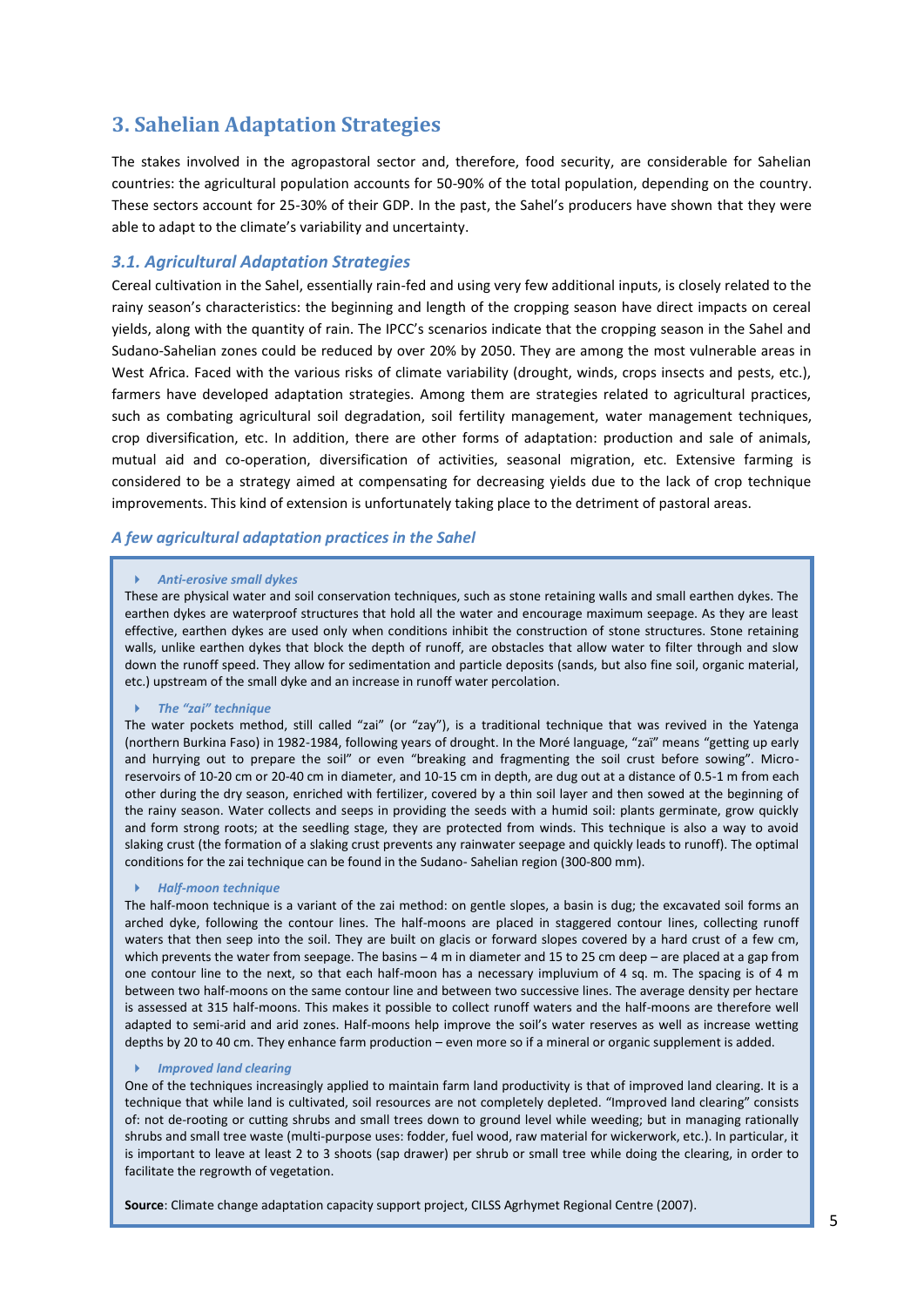These techniques have had a significant impact on natural resources. Since the beginning of the 1980s, in Niger, 250 000 hectares of severely degradated land were recuperated by using simple techniques such as zai, half-moon and retaining walls.

*Areas where the length of the cropping season could decrease by over 20% by 2050: two emissions scenario*



**Source**: AR4, Africa (2007)

### *3.2. Emergence of Agropastoralism*

Along with cereal production, livestock farming plays an important role in all Sahelian countries. It contributes up to 10-15% of the GDP in Burkina Faso, Mali, Niger, Senegal and Chad (even more in Mauritania). Migratory pastoralism<sup>1</sup> (70-90% of cattle breeding is migratory) remains a production mode adapted to some Sahelo-Saharan ecosystems. It has undergone significant transformations due to population growth, the political options selected or environmental changes such as climatic variations. One of the significant innovations occurring in the Sahel over the last decades has been the birth and development of agropastoralism, i.e. the combination of farming and livestock breeding within the same farm. This system stems from a strategy adopted by farmers and shepherds to limit the risks associated with the uncertain climate. Farming helps shepherds limit the purchase of cereals during the lean period; farmers, on their part, seek to diversify their activities and capitalise on their income sources by investing in cattle.

The changes in these practices are coupled with the spatial transformation of activities, following the changes in the Sahel's climate conditions. In search of better pastures, nomadic shepherds go farther and farther away during the wet season, generally towards the North. Once the season ends, they gradually return to their villages where pastures and water supplies remain to be found. The 1973/74 and 1984/85 droughts especially changed the spatial dynamics of migratory herding and pasture lands in the Sahel. The case of Fula breeders in the Dallol Bosso area (Niger) is particularly striking in this regard. Many of these breeders found refuge farther south in Benin and Nigeria where they sometimes settled. These changes proved to be long-lasting and today, the 1973 and 1984 "pastoral runs" have turned into migratory pastures during the dry season (> map, page 7)<sup>2</sup>.

The environment is an integral part of the life of nomadic cattle breeders in the Sahel. Migratory herding characterises their need to adapt to the changes in the natural environment. Climate changes – favourable or not – will alter the quantity and quality of natural pastures and will undoubtedly lead to new forms of transhumance corridors in the region. But the breeders will have to deal with increasing agricultural pressures, greater environmental constraints in the years to come, occasional political risks<sup>3</sup>, and the institutional change (decentralisation) and land tenure. Some of them may turn increasingly either towards agropastoralism or a sedentary or semi-migratory livestock breeding system. For others, mobility will remain at the heart of their strategy, provided that it finds support both at national and regional levels.

 1 Transhumant pastoralism can be defined as a livestock production system marked by seasonal movements of cyclical nature and of variable scope. These movements take place between complementary ecological zones, under the supervision of a few individuals, with a large section of the group remaining sedentary. >> Promoting and Supporting Change in Transhumant Pastoralism, The Future of the Livestock, SWAC Policy Note 3.

<sup>&</sup>lt;sup>2</sup> Boutrais Jean (2007): Crises écologiques et mobilités pastorales au Sahel : les Peuls du Dallol Bosso. (Ecological crises and pastoral mobility in the Sahel: The Fula people from Dallol Bosso) Drought 2007; 18(1): 5-12.

 $3$  Tensions between northern Niger and Mali limit the availability of pastures for livestock farmers in these regions.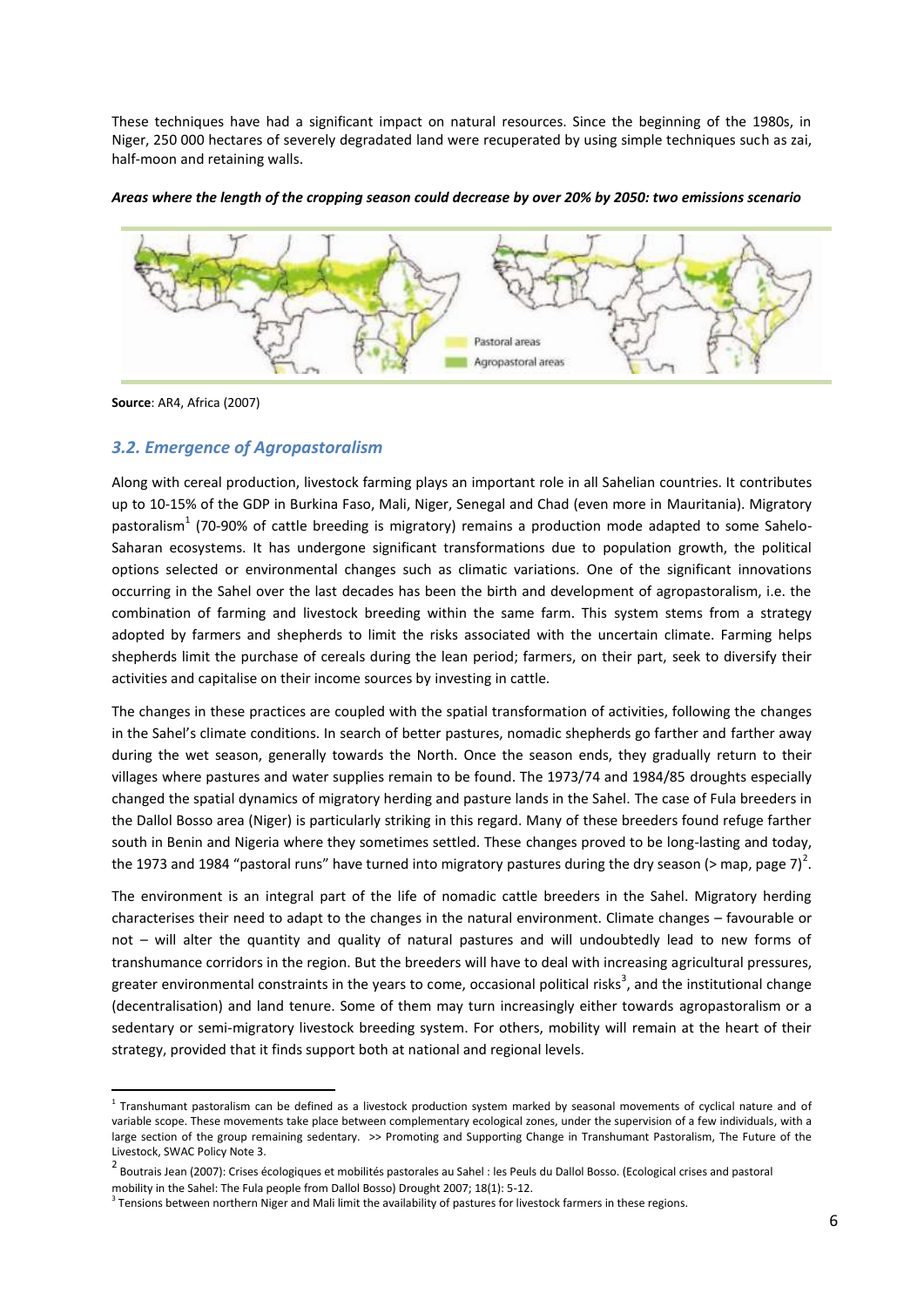### **4. Opportunities & Challenges**

### **Improving Climate Forecasting Capacity**

Perhaps more than elsewhere, analyses of this region have remained inadequate and the conclusions arrived at by climate projections and their consequences are too uncertain for an effective anticipation of the risks and opportunities linked to climate change. At a time when adaptation programme of action, at the national and regional level, are being formulated, the development and strengthening of more reliable information systems adapted to local and regional contexts are crucial (early warning system, long term forecast, regional excellence centers, capacity building etc.).

Among the measures recommended at the ECOWAS Ministerial Dialogue on Climate Change, held in Cotonou (Benin) in October 2008, are those that improve climate forecasting through the establishment of permanent meteorological and oceanographic observation platforms along the coastal areas and the strengthening of terrestrial stations. Outcomes of this work will need to be made accessible for local actors.

### **Capitalising on Local Knowledge and Adaptation Strategies**

In the past, agricultural producers developed strategies to deal with climate variability. They managed to reduce their vulnerability even if these practices did not always prove effective. Also they may not always be able to deal with extreme climatic events or very different climatic conditions which could prevail over the longer term (for instance, a 3°C increase in temperature over a century).

Despite these limitations, an inventory and promotion of local knowledge as well as an analysis of environmental risk management strategies in West African agro-ecological zones would be necessary to better define and implement adaptation strategies at the national and regional levels. These strategies could be supported by research on technologies for developing climate change resistant crops, for instance.

The International Workshop on "*Adaptation to Climate Change in West African Agriculture*" (scheduled in early 2009 in Burkina Faso), organised by The World Meteorological Organization (WMO), the Drylands Development Centre of the United Nations Development Programme (UNDP) and the United Nations Environment Programme (UNEP), could be an opportunity to discuss these issues with West African farmer's organisations*.*

### **Involving Local Actors**

In Africa, actions by local communities that are most directly affected play a very important role. Farm producers and producers' organisations are not well informed or aware of the new challenges that they may face due to climate change. They are not sufficiently involved in debates and consultations on mitigation and adaptation actions. Raising awareness and consulting with farm leaders is required in order to contribute to the debate and participate in the development and implementation of these strategies.

### **Integrating Climate Change in Regional Development Strategies**

Regional economic communities have to play a stronger role by integrating climate issues into economic planning and management at the national and regional levels. The ECOWAS Ministerial Dialogue on Climate Change, held in Cotonou (Benin) in October 2008, has launched the process that will lead to the development of a common vision and strategy on climate change issues within the West African region.

This would give the impetus for the formulation of the "*Regional Plan of Action for Reducing Vulnerability in the face of Climate Change in West Africa*" (CEDEAO, CILSS, CEA, ACMAD) that could play an umbrella role to co-ordinate actions at the regional level. A strong regionally-co-ordinated approach could also help giving West Africa's regional institutions (ECOWAS, UEMOA/WAEMU) greater weight in future international negotiations.

From Bali to Copenhagen, negotiations are important steps towards a new climate deal. International commitments might become stronger, in particular with the support of the new US Administration which could stimulate a new era of global co-operation. On the other hand, the financial and economic crisis might impede the willingness of states to implement costly reforms and thereby jeopardize the results of the next [UN](http://en.cop15.dk/)  [Climate Summit,](http://en.cop15.dk/) scheduled in Copenhagen (Denmark) from 7 to 18 December 2009.

In order to play a stronger role at the Copenhagen Summit, Africa's leaders need to mobilize and develop a common vision to ensure additional resources and support for improving climate risk management.